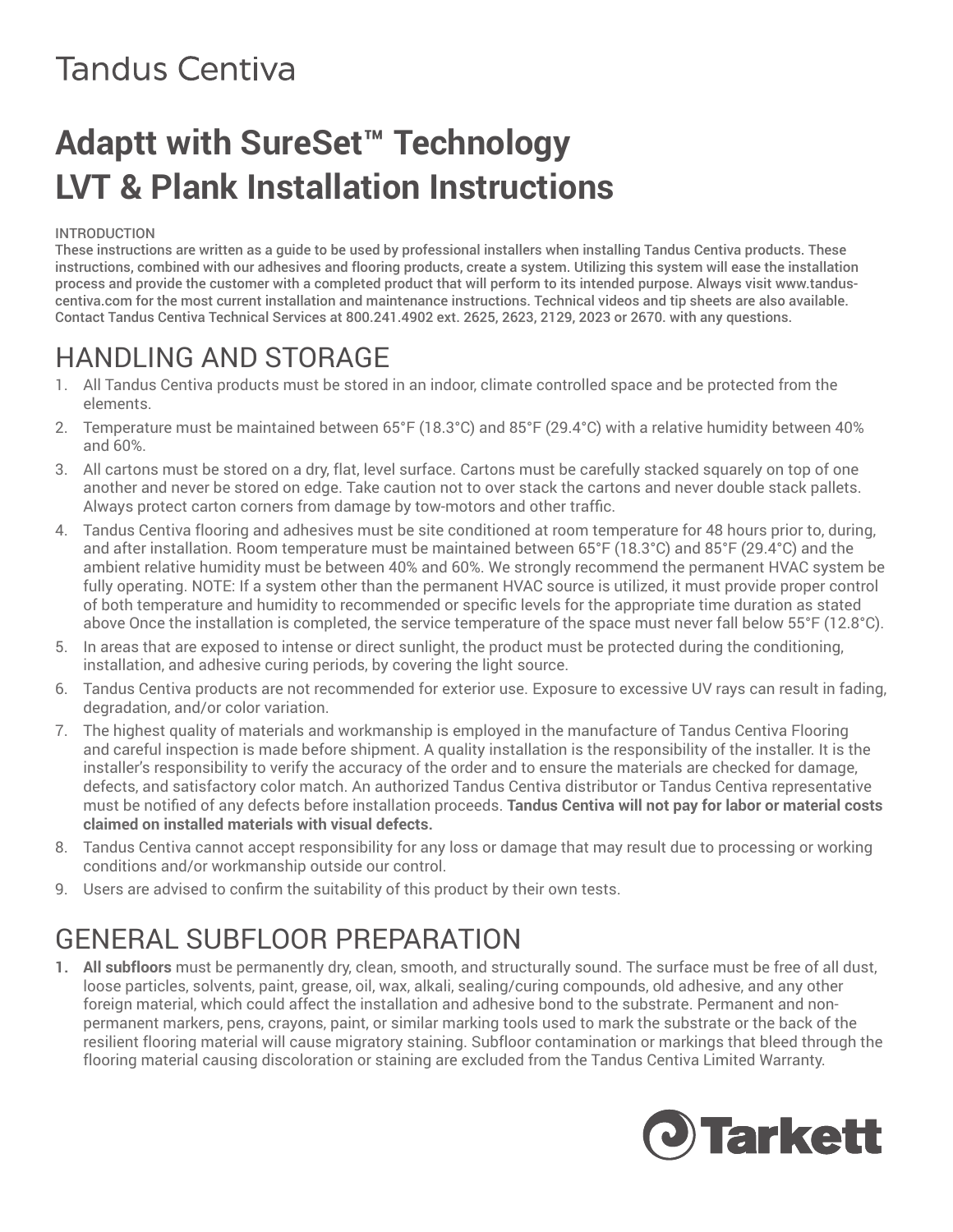All substrate contaminants must be mechanically removed prior to the installation of the flooring material. **NOTE: Do not use liquid solvents or adhesive removers. Caution: Do not use oil based sweeping compounds.** Fill all depressions, cracks, and other surface irregularities with a good quality Portland cement based underlayment patching compound appropriate for this purpose.

**Tandus Centiva does not recommend installing over existing resilient floors.** All existing flooring and adhesives must be mechanically removed prior to installing the new flooring material – **Do not use chemical adhesive removers or solvents.** Refer to the Resilient Floor Covering Institute (RFCI), Recommended Work Practices for Removal of Existing Resilient Flooring for best work practices.

**CAUTION: SOME RESILIENT FLOORING PRODUCTS AND ADHESIVES CONTAIN "ASBESTOS FIBERS" AND SPECIAL HANDLING OF THIS MATERIAL IS REQUIRED.** 

- **2. Concrete subfloors** must be constructed as recommended by the American Concrete Institute's ACI 302.2 Guide for Concrete Slabs that Receive Moisture-Sensitive Flooring Materials and prepared in accordance with ASTM F 710 Standard Practice for Preparing Concrete Floors to Receive Resilient Flooring. **Do not install** Tandus Centiva flooring over expansion joints, control joints, or other moving joints in the substrate. These joints must be respected and should not be filled with products that are not intended for that purpose. Contact an expansion joint cover manufacturer to meet specific flooring conditions. **All concrete subfloors** must be tested for moisture and pH (alkalinity): Moisture testing must be conducted in accordance with ASTM F 2170 Standard Test Method for Determining Relative Humidity in Concrete Floor Slabs Using in situ Probes or ASTM F 1869 Standard Test Method for Measuring Moisture Vapor Emission Rate of Concrete Subfloor Using Anhydrous Calcium Chloride. Following ASTM F 2659 Preliminary Evaluation of Comparative Moisture Condition of Concrete, Gypsum Cement and Other Floor Slabs and Screeds Using a Non-destructive Electronic Moisture Meter can provide qualitative information prior to performing ASTM F 2170 or ASTM F 1869. Acceptable moisture limits can be found in the adhesive section below, on the adhesive label, and in the adhesive specifications online. Test results must not exceed the limits of the adhesive. If the tests results exceed the limitations, the installation must not proceed until the problem has been corrected. Tandus Centiva does not recommend or warrant any particular product or procedure for the remediation of high moisture in concrete substrates. There are several companies that manufacture products suitable for moisture remediation. We suggest you refer to the current ASTM F 710 Standard Practice for Preparing Concrete Floors to Receive Resilient Flooring and ASTM F 3010 Standard Practice for Two Component Resin Based Membrane-Forming Moisture Mitigation Systems for Use Under Resilient Flooring Systems. A pH test for alkalinity must be conducted. Acceptable pH range of the adhesive can be found in the adhesive section below, on the adhesive label, and in the adhesive specifications online. Results must not exceed the limits of the adhesive. If the test results are not within the acceptable range, the installation must not proceed until the problem has been corrected.
- **3. Wood subfloors** must have a minimum 18" (47 cm) of cross-ventilated space between the bottom of the joist and ground. Exposed earth crawl spaces must be sealed with a polyethylene moisture barrier. Subfloors must meet local and national building codes. Trade associations, such as the APA -The Engineered Wood Association, offer structural guidelines for meeting various code requirements. Refer to ASTM F 1482 Standard Practice for Installation and Preparation of Panel Type Underlayments to receive Resilient Flooring, for additional information. **Single Floor Wood Construction and Tongue and Groove subfloors** must be covered with 1/4" (6.4 mm) or 1/2" (13 mm) APA approved underlayment plywood. Use 1/4" (6.4 mm) thick underlayment panels for boards with a face width of 3" (76 mm) or less. For boards wider than 3" (76 mm) face width use 1/2" (13 mm) underlayment panels. Countersink nail heads and fill depressions, joints, cracks, gouges, and chipped edges with a good quality Portland cement based patching compound designed for this purpose. **Do not install over OSB (Oriented Strand Board), particle board, chipboard, lauan or composite type underlayments.**
- **4. Terrazzo and Ceramic floor surface** must be thoroughly sanded to remove all glaze and waxes. Remove or replace all loose tiles and clean the grout lines. Use a good quality Portland cement based leveling compound to fill all grout lines and other depressions.

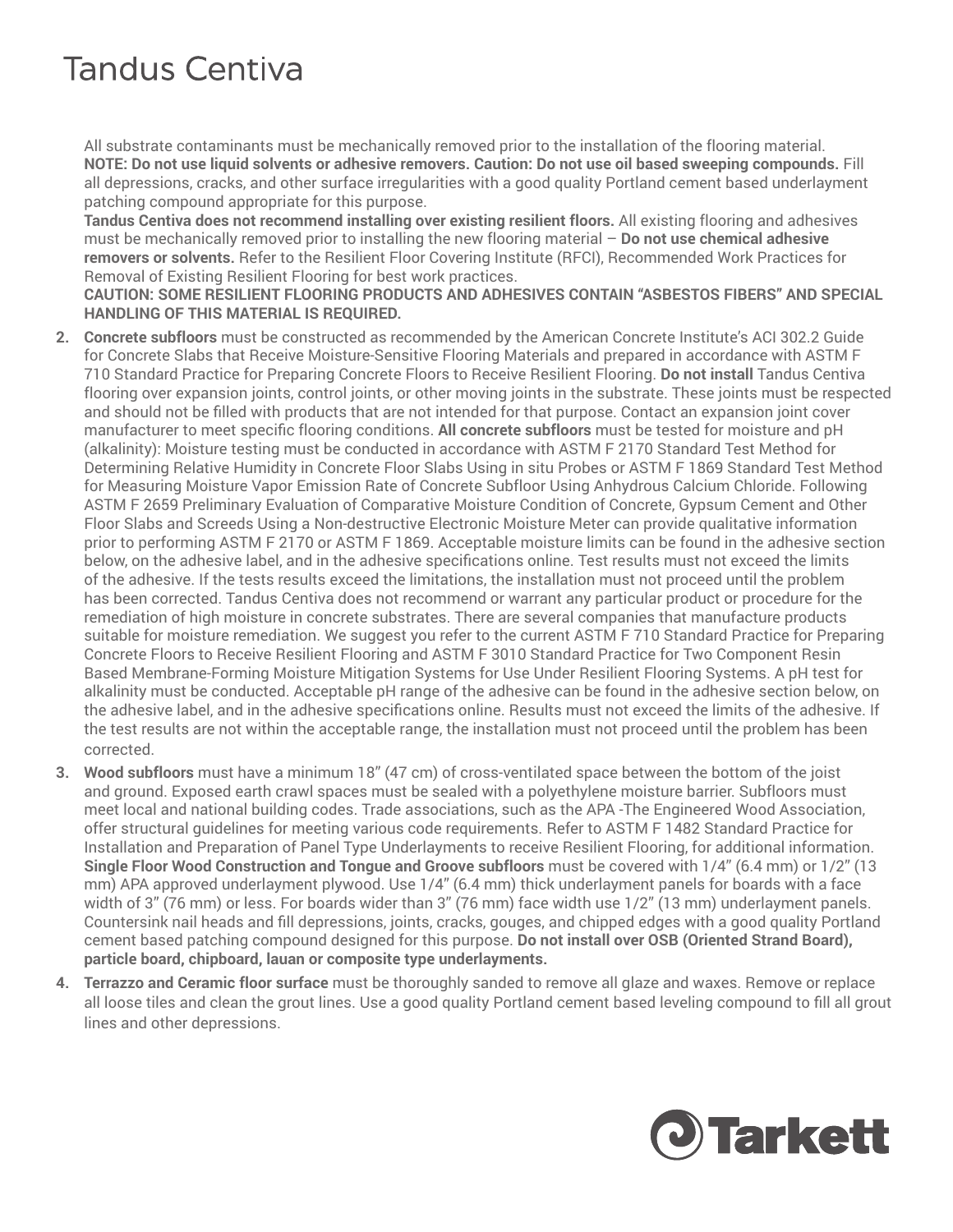- **5. Steel floor surface** must be mechanically abraded to assist with the adhesive bond. The floor must be cleaned to remove all dirt, rust and other contaminants that could affect the adhesive or the bond of the flooring material to the substrate. Surface must be primed with a rust inhibitor. It is important to follow the non-porous installation instructions when installing over metal.
- **6. Concrete floors equipped with a radiant heating system:** Turn the heat down to 65°F (18.3°C) for at least 48 hours before installation. Heat may be gradually returned to operating temperature 48 hours after installation. Surface temperature must not exceed 85°F (29.4°).
- **7. An adhesive bond test** must be performed using the actual flooring materials and adhesive to be installed. The test areas must be a minimum of 36" x 36" and remain in place for at least 72 hours and then evaluated for bond strength to the concrete.

### INSTALLATION

#### **1. Adhesive Application:**

For application in areas subject to heavy point loads, rolling loads, topical moisture, or temperature extremes, see adhesive chart below and follow adhesive label instructions for proper use.

#### **2. Installation Procedure:**

- a. During the installation of plank material, install product out of multiple cartons from matching batch numbers.
- b. Square the area and establish reference points on the substrate.
- c. Remove the release paper and use established reference points and install the flooring material. **WARNING: Once removed, release paper may be slippery. Please keep work area clean and free of release paper.**
- d. Install planks in the same direction, in a random pattern, and offset plank end joints by 12" (15.2 cm).
- e. Tiles may be installed in the same direction, 'Ashlar' or 'quarter turned' to create patterns.
- f. Roll floor in both directions with a 100 pound three-section roller. Use a small hand roller in areas that cannot be reached with a large roller.
- g. **For adhesive installations:**
	- i. Apply the adhesive to the substrate and allow proper open time. **Open and working times are dependent on the ambient temperature, humidity, substrate porosity and temperature, and air movement. It is the installer's responsibility to modify the open and working time for jobsite conditions.**
	- ii. Planks and Tiles should be lightly butted together when placing the flooring into the adhesive.
	- iii. Do not force Planks or Tiles together creating a ledge condition at the seams and corners. Sliding tiles will result in forcing the adhesive out between the seams.
	- iv. When using 975 Two-Part Urethane Adhesive the installer **MUST** work off the flooring.
	- v. Remove release paper prior to laying into wet adhesive.
	- vi. Periodically, lift the corner of an installed tile or plank to ensure proper transfer of adhesive.
	- vii. Inspect the floor surface, especially seams, and remove any adhesive on the surface.

#### **3. Post Installation Floor Protection:**

We recommend that the installation of new flooring material not be performed until all the other trades have completed their work. Proper precautions must be taken during and after the installation process to avoid damage to the newly installed flooring.

• Flooring must be swept or vacuumed to remove loose dirt and grit prior to the application of proper floor protection. (Do not trap dirt and grit under floor protection.)